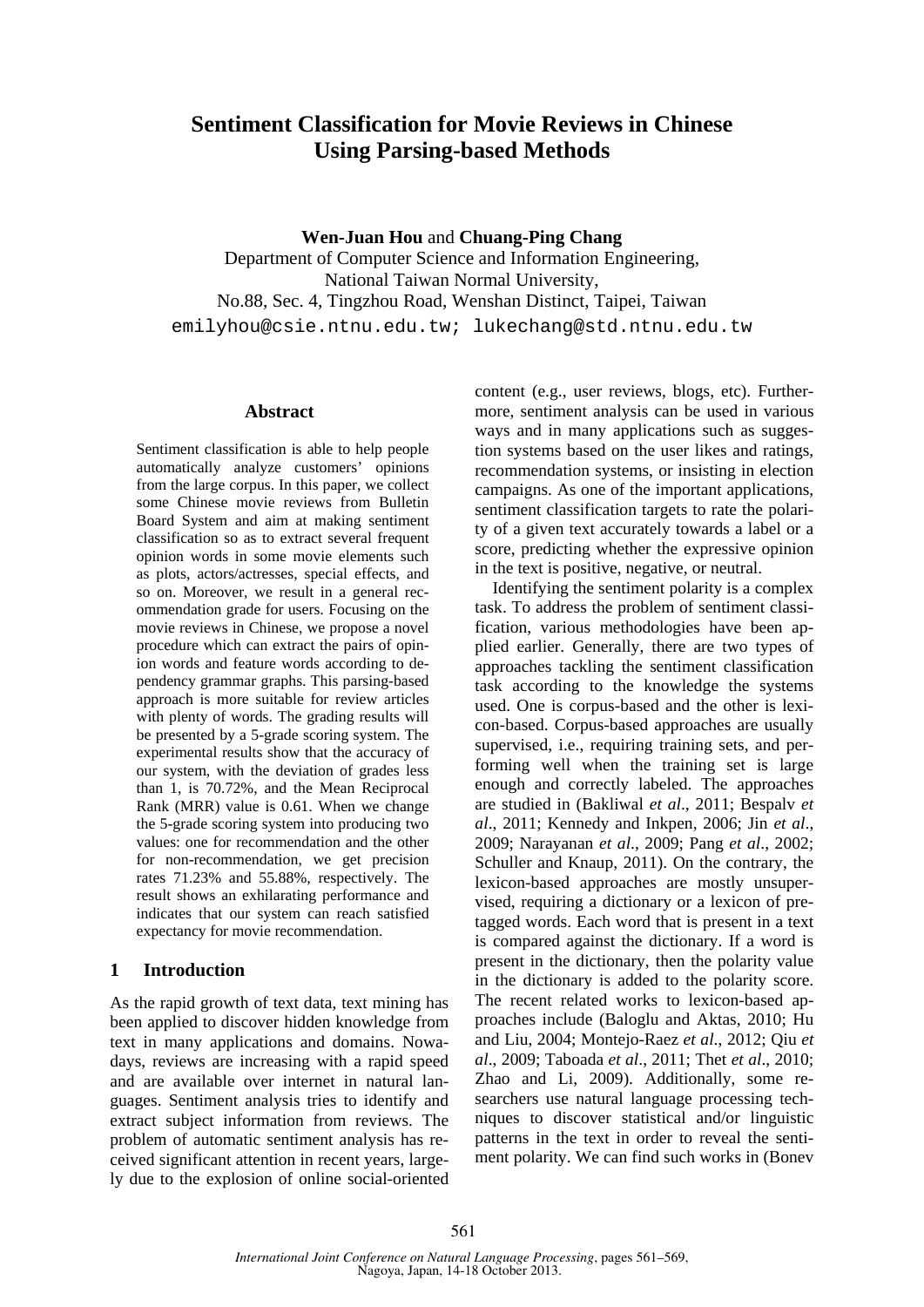*et al*., 2012; Harb *et al*., 2008; Lin and He, 2009; Su *et al*., 2008; Turney, 2002).

From the previous studies, we know the problem of sentiment analysis is of much attention by many researchers. Most of researchers investigate English reviews rather than ones with other languages. Therefore, we motivate to explore the movie reviews on Chinese Bulletin Board System (BBS). The aim of the study is to classify the sentiment of Chinese articles, and it will help readers understand the sentiment orientation. Besides, we are concerned with matching opinion with movie elements, called feature words in this paper. It is a finer-grained classification comparing to the article view.

The rest of this paper is organized as follows. Section 2 presents the overview of our system architecture. We describe the proposed method in details, i.e., the components of the system, in Section 3. The experimental data used by the system and the results achieved by the proposed methods are shown and discussed in Section 4. Finally, we express our main conclusions and the possible future directions.

### **2 Architecture Overview**

Figure 1 shows the overall architecture of our methods for the sentiment analysis on movie reviews in the Chinese language. At first, we segment the words where the Chinese Knowledge Information Processing (CKIP) word segmentation system is utilized.<sup>1</sup> We then divide the document collection into two parts: one for training and one for testing. For the training corpus, we manually annotate opinion words to be positive, negative or neutral. In the following, we manually annotate feature words which are related to some movie elements such as plots, actors/actresses, special effects, and so on, and hence we get a list of feature words and their corresponding categories. After that, a Chinese parser is applied and we propose an algorithm to relate feature words to opinion words based on the parsing information. Subsequently, we apply an approach to determine the classification of opinion words and thus build an opinion word database. For the testing corpus, besides opinion and feature word lists, we use three more databases to help extract opinion and feature words. The rest processes are like ones of the training corpus, including parsing the documents and making an association between feature words

and opinion words. Finally, we calculate the scores of reviews and produce the movie recommendation results.

## **3 Methods**

As shown in Figure 1, the methods of classifying sentiment are separated into several parts. The details of each part are explained in the following.

## **3.1 Word segmentation**

We use CKIP word segmentation system in this phase. When we input a Chinese sentence, CKIP word segmentation system will segment the word and show the part of speech for each word. For example, if we input a Chinese sentence 我覺得 很好看 wo-jue-de-hen-hao-kan 'I thought it was very good to see' to CKIP, the result will be "我 (Nh) 覺得 (Vt) 很(ADV) 好看(Vi)." It segments the sentence into four words 我 wo 'I', 覺得 juede 'thought', 很 hen 'very' and 好看 hao-kan 'good to see'. The parts of speech are pronoun, transitive verb, adverb and intransitive verb for states, respectively. From the above example, we see a word in the Chinese language can be regarded as a "lexical item," which is a sequence of one or more Chinese characters. In this paper, we use "word" to represent the "lexical item," not limiting to the Chinese character numbers.

## **3.2 Opinion word manual annotation**

In the Chinese language, the parts of speech of opinion words are subcategories of verbs, for example, Vi (intransitive verb for states), Vt (transitive verb for states or actions), and so on. There is no "adjective" tagged in Chinese, but the corresponding part of speech is "verb." Therefore, we extract vocabularies that are verbs and treat them as opinion words. Meanwhile, we give the sentiment polarity as positive, negative and neutral for each opinion word. We also observe that adverbs can imply the strength of sentiment polarity. For example, 很 hen 'very' and 非常 fei-chang 'very much' can put emphasis on the opinion words. The negation words,  $\overline{\wedge}$  bu 'no' and 沒有 mei-you `not', are able to put oppositeness on the opinion words. The parts of speech of above words are adverbs (ADV). Hence we extract the adverbs from the documents and annotate them as emphasis, oppositeness and irrelevance. Some examples of positive opinion words, negative opinion words, adverbs for emphasis and adverbs for oppositeness are listed in Table 1.

<sup>1</sup> http://ckipsvr.iis.sinica.edu.tw/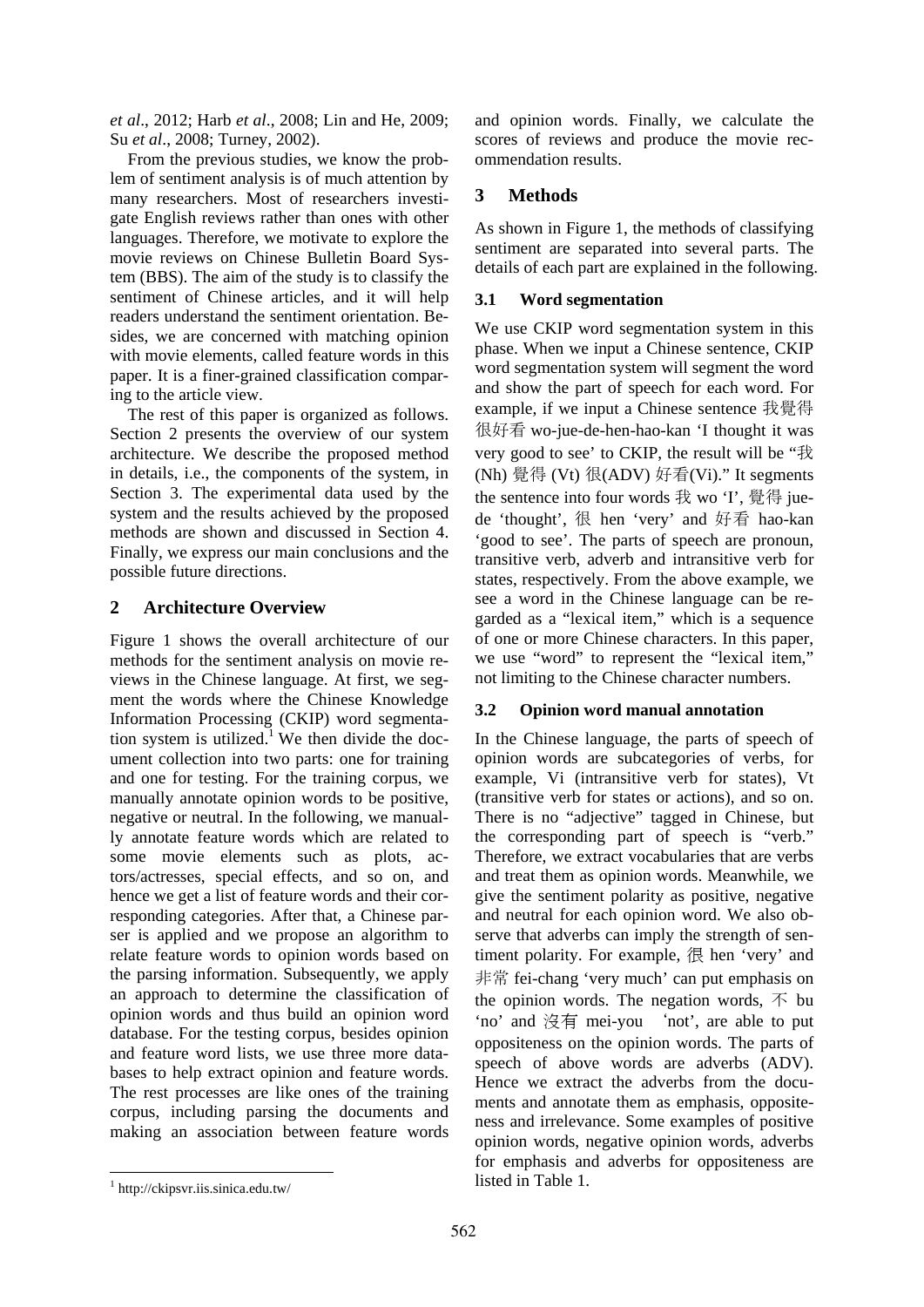

Figure 1. System architecture for the sentiment analysis on Chinese movie reviews.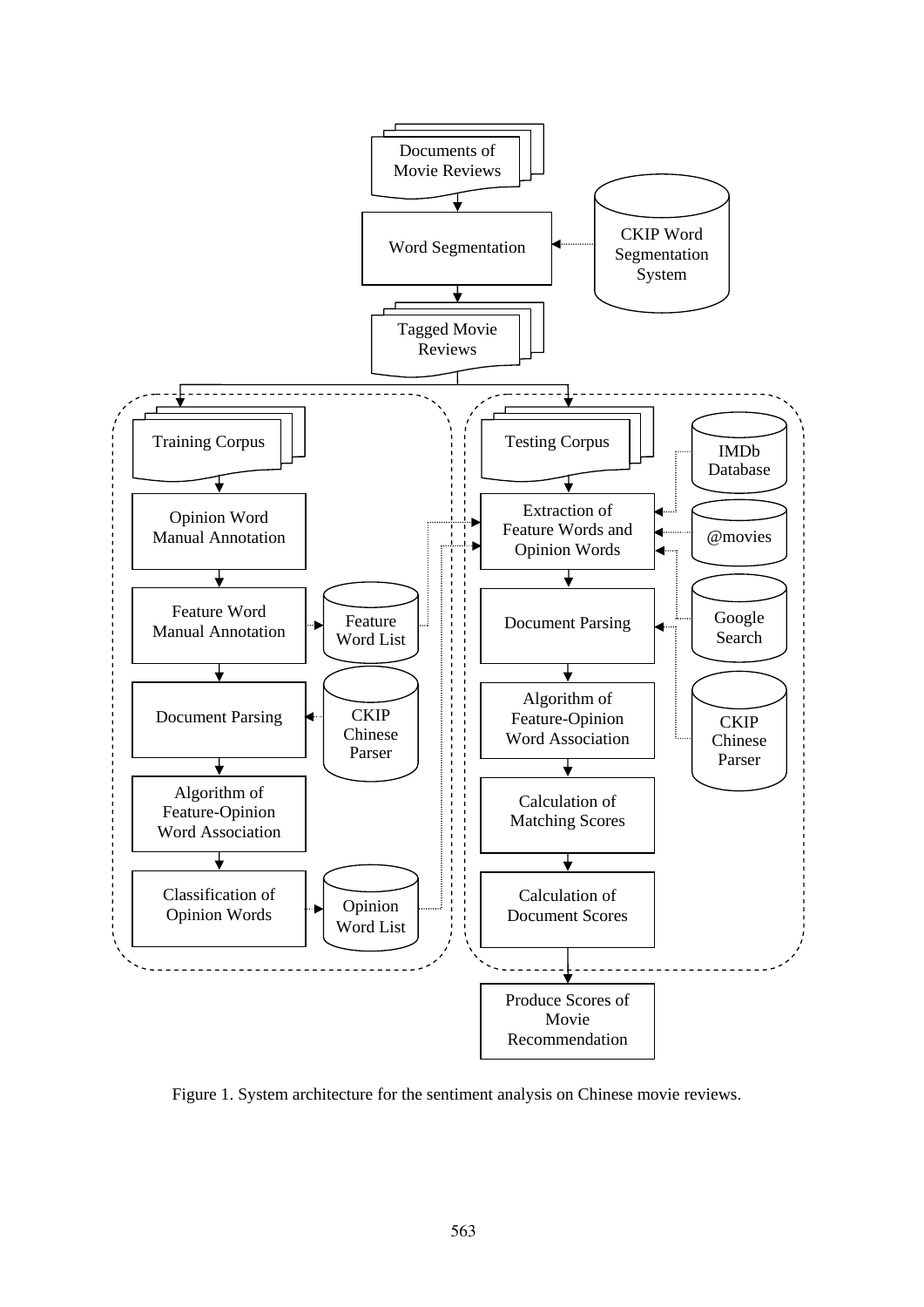| Category            | <b>Examples</b>                  |  |  |
|---------------------|----------------------------------|--|--|
|                     | 一氣呵 成 yi-qi-he-cheng 'ac-        |  |  |
| Positive            | complish something at one go',   |  |  |
| opinion<br>words    | 鮮明 xian-ming 'bright',           |  |  |
|                     | 討喜 tao-xi 'satisfactory'         |  |  |
|                     | 不清不楚 bu-qing-bu-chu 'un-         |  |  |
| Negative<br>opinion | clear', 落伍 luo-wu 'superan-      |  |  |
| words               | nuated', 莫名其妙 mo-ming-qi-        |  |  |
|                     | miao 'odd'                       |  |  |
|                     | $\pm\theta$ shi-fen 'perfectly', |  |  |
| Adverbs for         | 愈來愈 yu-lai-yu 'even more',       |  |  |
| emphasis            | 格外 ge-wai 'especially'           |  |  |
|                     | 不可能 bu-ke-neng 'impossi-         |  |  |
| Adverbs for         | ble', 尚未 shang-wei 'not yet',    |  |  |
| oppositeness        | 無法 wu-fa 'unable'                |  |  |

Table 1. Examples of opinion word annotations.

### **3.3 Feature word manual annotation**

At this phase, we first manually annotate vocabularies related to movies from the training corpus and then build our own general feature word list. From the training corpus, we do not include some special proper noun related to movies such as names of actors/actresses (e.g., 湯姆克魯斯 tang-mu-ke-lu-si 'Tom Cruise') and character names (e.g., 哈利波特 ha-li-po-te 'Harry Potter') because it is not complete enough to cover all of the latest movies.

To include more complete movie-related people names, we reference to IMDb<sup>2</sup> and  $@$  movies<sup>3</sup> from which we get Chinese and English names of directors, playwrights and stars. Because authors often use hypocorisms or different translated Chinese names in the review articles, we search for hypocorisms and translated Chinese names from Google.<sup>4</sup> Finally, we combine searching data from Google with information from IMDb and @movies, and build a specific feature word list.

For classifying sentiment words at a finergrained level, we reference to the study of Zhuang *et al*. (2006) and give the classification to each feature word. In this paper, we design four categories, including (1) entirety of movie, (2) story, (3) people (directors, playwrights, actors/actresses and characters), and (4) special effect and others. Table 2 shows some annotated feature word examples for each category.

| Category             | <b>Examples</b>              |  |  |
|----------------------|------------------------------|--|--|
|                      | 電影 dian-ying 'movie',        |  |  |
| Entirety of<br>movie | 影片 ying-pian 'film',         |  |  |
|                      | 場面 chang-mian 'scene'        |  |  |
|                      | 伏筆 fu-bi 'foreshadow',       |  |  |
| Story                | 劇本 ju-ben 'scenario',        |  |  |
|                      | 情節 qing-jie 'action'         |  |  |
|                      | 主角 zhu-jiao 'leading role',  |  |  |
| People               | $\lambda$ 物 ren-wu 'figure', |  |  |
|                      | 配角 pei-jiao 'minor actor'    |  |  |
| Special ef-          | 主題曲 zho-ti-qu 'theme song',  |  |  |
| fect and             | 動畫 dong-hua 'animation',     |  |  |
| others               | 布景 bu-jing 'stage settings'  |  |  |

Table 2. Examples of feature word annotations.

## **3.4 Document parsing**

The structure of a sentence is important for understanding and analysis of sentence semantics. In this phase, we utilize CKIP Chinese parser for the parsing task.<sup>5</sup> The parser is based on probabilistic context-free grammar and is refined with probabilities of word-to-word association in disambiguation. After parsing, we get the syntactic structure trees of the documents in the corpus.

### **3.5 Algorithm of feature-opinion word association**

In a sentence of movie reviews, some feature word is associated with some opinion word. Generally, most of algorithms (e.g., Hu and Liu, 2004) relate a feature word to an opinion word if they collocate closely in a sentence. For example, a sentence 這部電影很吸引人 zhe-bu-dianying-hen-xi-yin-ren 'The movie is very attractive' includes an association between the feature word (電影 dian-ying 'movie') and the opinion word (吸引人 xi-yin-ren 'attractive'). But the algorithm is too simple to find all correct associations. Let us look at the following sentence.

再好看的電影也會變得無聊 zai-hao-kan-dedian-ying-ye-hui-bian-de-wu-liao 'The even more interesting film will become boring too.' (1)

If we use a simple rule of only considering collocation, the opinion word  $\#$ # hao-kan 'interesting' will associate with the feature word 雷 影 dian-ying 'film'. But the semantics of the sentence means there should be an association be-

 $2$  http://www.imdb.com

<sup>3</sup> http://www.atmovies.com.tw

<sup>4</sup> http://www.google.com.tw

<sup>5</sup> http://godel.iis.sinica.edu.tw/CKIP/parser.htm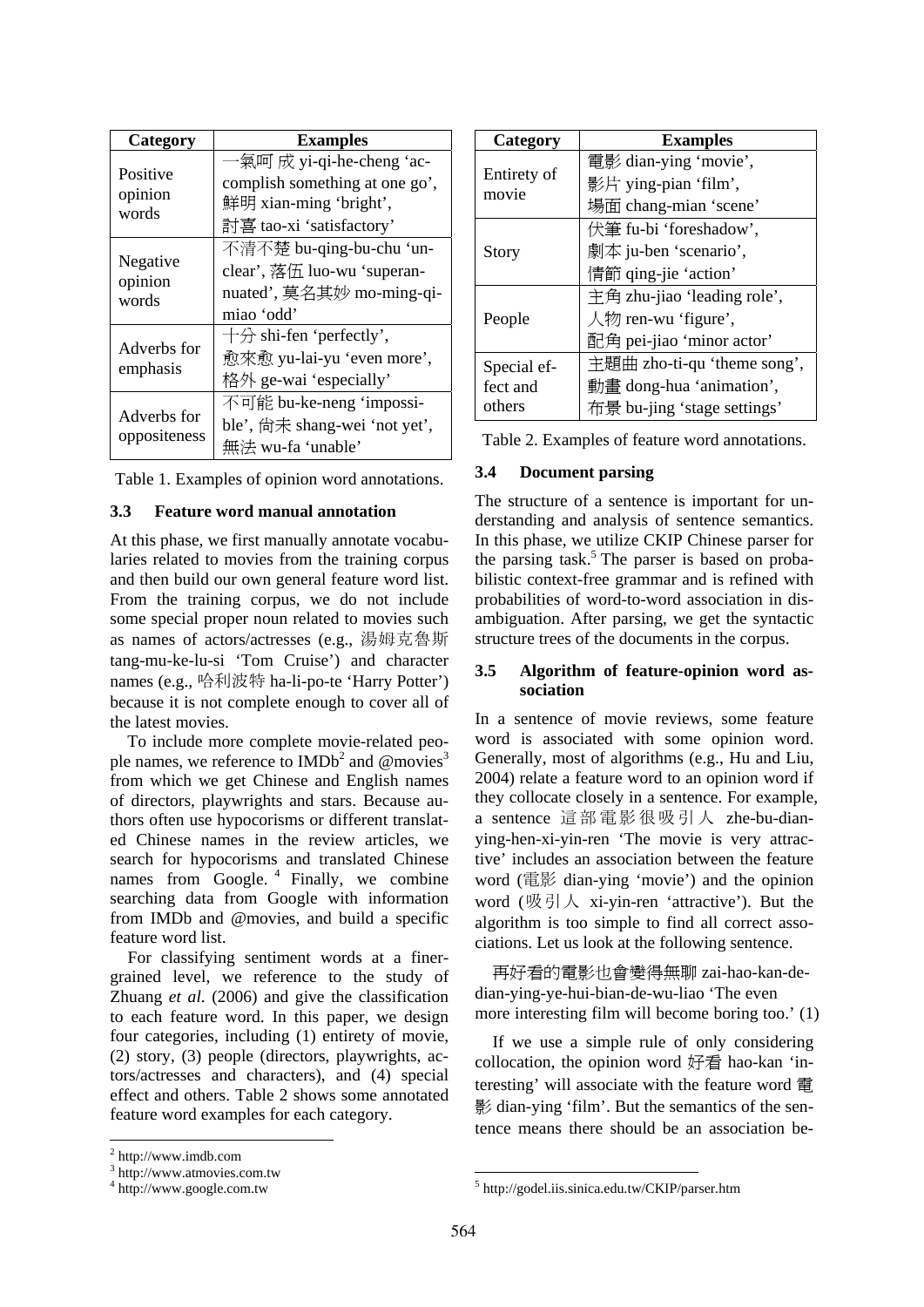tween the feature word 電影 dian-ying 'film' and the opinion word 無聊 wu-liao 'boring'. It is due to no syntactic information is adapted. Consequently, we introduce a Chinese parser and try to solve this problem.

From analyzing the parsing tree, we find the feature word 電影 dian-ying 'film' and the opinion word 無聊 wu-liao 'boring' are at the same level where the feature word 電影 dian-ying 'film' is related to the opinion word 無聊 wuliao 'boring'. It is an important clue in the study.

The other problem occurs if there are two feature words appearing in a sentence because we have to decide which feature word (or both words) should be related to the opinion word. Let us see the following sentences.

周杰倫的電影實在不吸引人 zhou-jie-lun-dedian-ying-shi-zai-bu-xi-yin-ren 'The film of Jay Chou is not attractive at all.' (2)

周杰倫和電影都不吸引人 zhou-jie-lun-handian-ying-dou-bu-xi-yin-ren 'Jay Chou and his film are not attractive at all.' (3)

In Sentence (2), the opinion word  $\vec{\pi}$  we of  $\vec{\pi}$ bu-xi-yin-ren 'not attractive at all' is to modify the feature word 電影 dian-ying 'film'. But in Sentence (3), the opinion word  $\overline{\mathcal{F}}$  we  $\overline{\mathcal{F}}$  bu-xiyin-ren 'not attractive at all' is to modify the feature words 周杰倫 zhou-jie-lun 'Jay Chou' and 電影 dian-ying 'film'. We investigate this problem using the information of the syntactic structure tree.

By the above analysis, we propose the following algorithm to make an association between feature words and opinion words.

- 1. Traverse the syntactic structure tree by breadfirst search, and get the levels for all nodes.
- 2. Starting from the root, find whether there exists any feature word or opinion word.
	- 2.1 If feature words and opinion words are found, associate each feature word to all opinion words. For example, if there are three feature words and two opinion words, there will be six pairs of association. Stop searching in the tree.
	- 2.2 If only feature words exist, search for a subtree rooted with VP (verb phrase). If there is, search all nodes in the VP subtree for opinion words. If there is no VP subtree or no opinion word exists, stop searching in the tree.
	- 2.3 If only opinion words exist, search for a subtree rooted with NP. If there is,

search all nodes in the NP subtree for feature words. If there is no NP subtree or no feature words, stop searching in the tree.

- 2.4 If there are no opinion words and feature words, but we can find a subtree rooted with NP and a subtree rooted with VP, then search for feature words in the NP subtree and opinion words in the VP subtree. Make associations with all feature words and opinion words.
- 2.5 If no association is found in Steps 2.1 2.4, recursively, search the subtree at the different level and repeat Step 2.
- 3. At the levels of existing feature words and opinion words, find if there is any adverb built in our list. If there is, add the adverb to the feature-opinion word pair.
- 4. When the system stops searching for feature words and opinion words, only opinion words are extracted from the tree. Associate the opinion words with the special feature word NULL.
- 5. According to the category of feature words, the pair of feature-opinion words is put into the proper category. The special feature word NULL is classified to a new category.

Applying the algorithm, the matching pairs of Sentences  $(1) - (3)$  are presented in Table 3.

| <b>Sentence</b> | <b>Matching Pair</b>               |  |  |  |
|-----------------|------------------------------------|--|--|--|
| (1)             | 電影 dian-ying 'film' - 無聊 wu-liao   |  |  |  |
|                 | 'boring'                           |  |  |  |
|                 | 電影 dian-ying 'film' - 不 bu 'not' - |  |  |  |
| (2)             | 吸引人 xi-yin-ren 'attractive'        |  |  |  |
|                 | 周杰倫 zhou-jie-lun 'Jay Chou' - 不    |  |  |  |
|                 | bu 'not' - 吸引人 xi-yin-ren 'attrac- |  |  |  |
| (3)             | tive'                              |  |  |  |
|                 | 電影 dian-ying 'film' - 不 bu 'not' - |  |  |  |
|                 | 吸引人 xi-yin-ren 'attractive'        |  |  |  |

Table 3. Matching pairs for Sentences (1), (2) and (3).

### **3.6 Classification of opinion words**

Based on the matching pairs extracting from Section 3.5, we can count the number of opinion words in the different categories. We introduce the concept of Term Frequency – Inverse Document Frequency (TF – IDF) to compute the importance of opinion words in the specific categories. The equations are listed as follows.

$$
tf_{i,j} = \frac{n_{i,j}}{\sum_{k} n_{k,j}}
$$
 (1)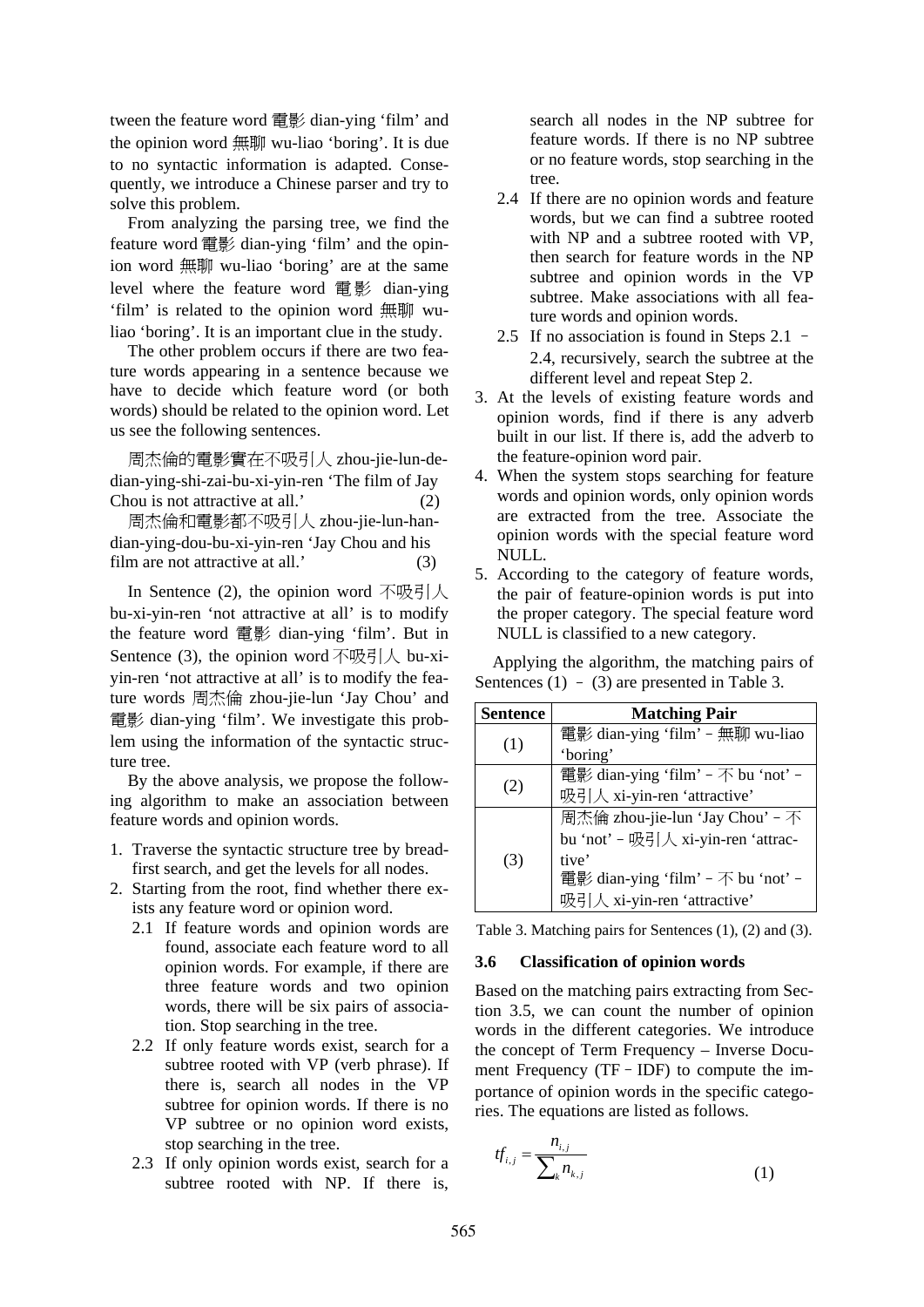$$
idf_{i,j}^* = \log \frac{\sum_{p} n_{i,p}}{1 + \sum_{p,p \neq j} n_{i,p}}
$$
 (2)

$$
tf\_idf_{i,j}^* = tf_{i,j} \times idf_{i,j}^* \tag{3}
$$

where  $n_{i,j}$  is the number of opinion word  $t_i$  appearing in the category  $g_i$ .  $tf_{i,j}$  is the normalized frequency of term *ti* appearing in the category *gj*.  $idf_{i,j}$ <sup>\*</sup> is a variation of traditional  $idf_{i,j}$ . In the traditional *idfi,j*, it is obtained by dividing the total number of documents by the number of documents containing the term, and then taking the logarithm of that quotient. In this study, there are only four categories, the numerator will be 4 and it causes no discrimination with other terms. Hence, we design a new  $idf_{i,j}$ <sup>\*</sup> as Equation (2). The numerator is the total number of opinion word  $t_i$  in all categories. The denominator is one plus the total count of opinion word  $t_i$  in other three categories that  $t_i$  does not belong to (a summand one is for avoiding divided by zero).

According to our previous approach, the category of opinion words is the same as the associated feature word. If there is no feature word in the sentence but with an opinion word in a sentence, we must devise some strategy to decide the category. To solve this problem, we propose two thresholds  $M_1$  and  $M_2$ , and Equation (4). In this way, all opinion words  $t_i$  can have their mapping categories *gj*.

$$
t_i \in g_i \text{ if } tf\_idf_{i,j}^* > M_1 \text{ and}
$$
  
\n
$$
\frac{tf_{i,j} - idf_{i,j}}{\max\{tf\_idf_{i,k} \mid \forall k, k \neq j\}} > M_2
$$
 (4)

We assign  $M_1$ =2.0 and  $M_2$ =0.02. Table 4 lists examples of opinion words using Equation (4).

| Category       | <b>Opinion Word Examples</b> |  |  |
|----------------|------------------------------|--|--|
| Entirety of    | 推薦 tui-jian 'recommend'      |  |  |
| movie          | 叫座 jiao-zuo 'box-office'     |  |  |
|                | 動人 dong-ren 'touching'       |  |  |
| Story          | 冗長 rong-chang 'long'         |  |  |
|                | 迷人 mi-ren 'charming'         |  |  |
| People         | 成熟 cheng-shou 'mature'       |  |  |
| Special effect | 逼真 bi-zhen 'lifelike'        |  |  |
| and others     | 震撼 zhen-han 'vibrate'        |  |  |

Table 4. Examples of opinion words.

#### **3.7 Calculation of document scores**

Now, we have a set of matching pairs between opinion words and feature words. We design an equation to compute the scores for the pairs. The equation is listed in Equation (5).

$$
S_{i,j} = opS(Option_{i,j}) \times \prod_k advS(Adv_{i,j,k}) \quad (5)
$$

where  $S_{i,j}$  presents the score of the *i*th matching pair in category  $g_i$ . Opinion<sub>ii</sub> standards for the opinion word of the *i*th matching pair in category  $g_i$ . The function *opS* will output 1 if *Opinion<sub>ii</sub>* is a positive sentiment vocabulary, and output  $-1$ if  $Option_{i,j}$  is a negative sentiment vocabulary. *Advi,j,k* is the adverb of the *i*th matching pair in category  $g_i$ . Since there is perhaps more than one adverb in the matching pair, we give a third index *k* in the equation. The function *advS* has values of 1.2 and  $-1$  as its range. If it produces the value 1.2, it means the adverb  $adv_{i,k}$  is used for emphasis on the opinion word  $Opinion_{i,j}$ . If it generates the value  $-1$ , it means the adverb *advi,j,k* puts oppositeness on the opinion word  $Opinion<sub>i,j</sub>$ . The final score of the *i*th matching pair in category *gj* is the product of *opS* and *advS*.

When we get the scores of all opinion words in the categories, we can compute the score of the opinion word in the review article that is the summation of individual scores. The equation is listed as below.

$$
Score = \sum_{j=1}^{4} \sum_{k} S_{k,j} \tag{6}
$$

where *Score* is the sentiment score of the document. We then map *Score* into five levels, i.e., 1, 2, 3, 4 and 5, and call it as "level score". Levels 1 and 2 identify that the document is with negative sentiment, and level 1 is more negative than level 2. Level 3 means that the document is neutral. Levels 4 and 5 identify the positive sentiment polarity in the document, and level 5 is stronger.

#### **3.8 Make movie recommendation**

In the last phase, we average the level scores of reviews for each movie, and then the recommendation for each movie is presented with the averaged level scores.

#### **4 Experiments and Results**

#### **4.1 Experimental data**

The experimental data were obtained from the movie discussion board of website ptt BBS.<sup>6</sup> Users can post their opinions on BBS that acts as a platform for users to share their opinions. From the latest movies, we first select seven movies

<sup>6</sup> telnet://ptt.cc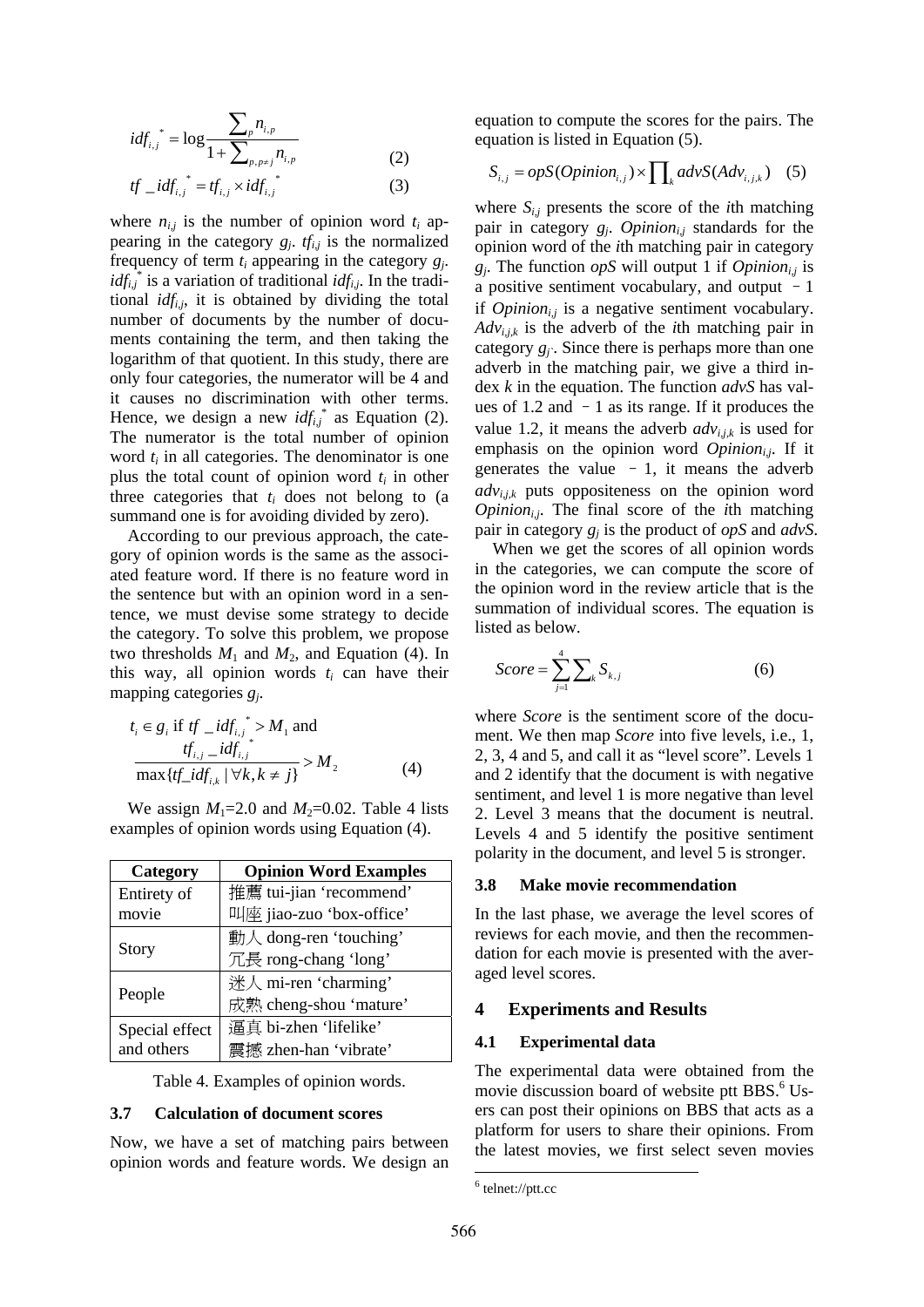with different styles. The movies are Mission: Impossible - Ghost Protocol, Treasure Hunter, The A-Team, The Avengers, Toy Story 3, You are the Apple of My Eye, and The Hunger Games. Then we automatically retrieve 50 articles for each movie. To get richer information, the length of retrieved articles is restricted to more than 100 Chinese words. In the following, we filter out the articles that are irrelevant to reviews. For example, some articles are filled with the same words such as 好看 hao-kan 'good to see' and no other words are appeared, so the articles will be filtered out. Finally, we get 321 articles with 379,360 Chinese words.

#### **4.2 Experimental results and discussion**

In our experiments, we retrieve 11,837 pairs of feature-opinion word matching where 6,906 pairs are useful and 4,931 pairs are useless. The 6,906 pairs are used as evaluation.

**Evaluation of reliability of agreement:** First, we invite three humans (A, B and C) who often go to the movies to read the review articles and give the level scores  $(1, 2, 3, 4, \text{ and } 5)$ . The average scores will be the gold standard for evaluation. For assessing the reliability of agreement between three scores the humans give, we use the weighted Kappa coefficient (Sim and Wright, 2005) with the quadratic weighting scheme. The formula is given as below.

$$
k_{w} = \frac{\sum (w \cdot f_{o}) - w \cdot f_{c}}{n - \sum (w \cdot f_{c})},
$$
  
quadratic weight = 1 -  $\left(\frac{i - j}{k - 1}\right)^{2}$  (7)

where *w* is the weight,  $f_0$  is the value of the observed disagreement, and  $f_c$  is the value of the chance disagreement. *k* is the number of the ratings and  $(i - j)$  is the value of disagreement. Kappa's possible valuels are constrained to the interval [0, 1];  $k_w=0$  means that agreement is not different from by chance, and  $k_w$ =1 means perfect agreement.

The agreement evaluation results are shown in Table 5. It shows that human answers agree with each other almost perfect since the values of the weighted kappa are larger than 0.8.

| <b>Human Pairs</b> | Weighted Kappa $k_w$ |
|--------------------|----------------------|
| A. B               | O 87                 |
| A. C               | 0.89                 |
|                    | N 89                 |

Table 5. Human agreement evaluation results.

**Evaluation of results with human scores:** We use the Mean Reciprocal Rank (MRR) to evaluate the difference between the scores produced by the system and the scores given by the humans. The formula of MRR is as follows.

$$
MRR = \frac{1}{|A|} \sum_{i=1}^{|A|} \frac{1}{rank_i},
$$
  
rank<sub>i</sub> = | human(A<sub>i</sub>) - system(A<sub>i</sub>) | +1 (8)

where *A* is the set of all review documents. |*A*| is the number of review documents. *Ai* is the *i*th review document. *human*(*Ai*) is the average score given by humans.  $system(A<sub>i</sub>)$  is the score given by our proposed system. *ranki* means the difference between humans and the system, and a summand 1 is used for avoiding divided by zero. The MRR value to our system is 0.61. Table 6 shows the rank distribution.

| $rank_i$ | <b>Article Numbers</b> | <b>Ratio</b> |
|----------|------------------------|--------------|
|          | 110                    | 34.27%       |
|          | 117                    | 36.45%       |
|          |                        | 20.87%       |
|          | 18                     | 5.61%        |
|          |                        | 2.80%        |

Table 6. Rank distribution of the evaluation.

From Table 6, 34.27% articles get the same scores between the system and humans. If the score difference of the system and humans is less than 1, there are 70.72% articles. Only 8.41% articles have the deviation greater than 2. The result demonstrates that the scores produced by our system are reliable.

If we classify the scores of 4 and 5 as recommendable and others as non-recommendable, then the evaluation results are shown in Table 7.

|                 |  |    |                                   | Class Totals System Correct Recall Precision |
|-----------------|--|----|-----------------------------------|----------------------------------------------|
| Re              |  |    | 201   219   156   77.61%   71.23% |                                              |
| Non-rel 120 102 |  | 57 | 47.50%   55.88%                   |                                              |

Table 7. Rank distribution of the evaluation.

In Table 7, "Re" means recommendable and "Non-re" means non-recommendable. "Totals" is the article amount that humans give and "System" is the article amount that the system produces. "Correct" presents number of consistency between humans and the system. "Recall" is the value of "Correct" dividing "Totals". "Precision" is the value of "Correct" dividing "System". The result shows that the performance of "recommendable" is better than "non-recommendable".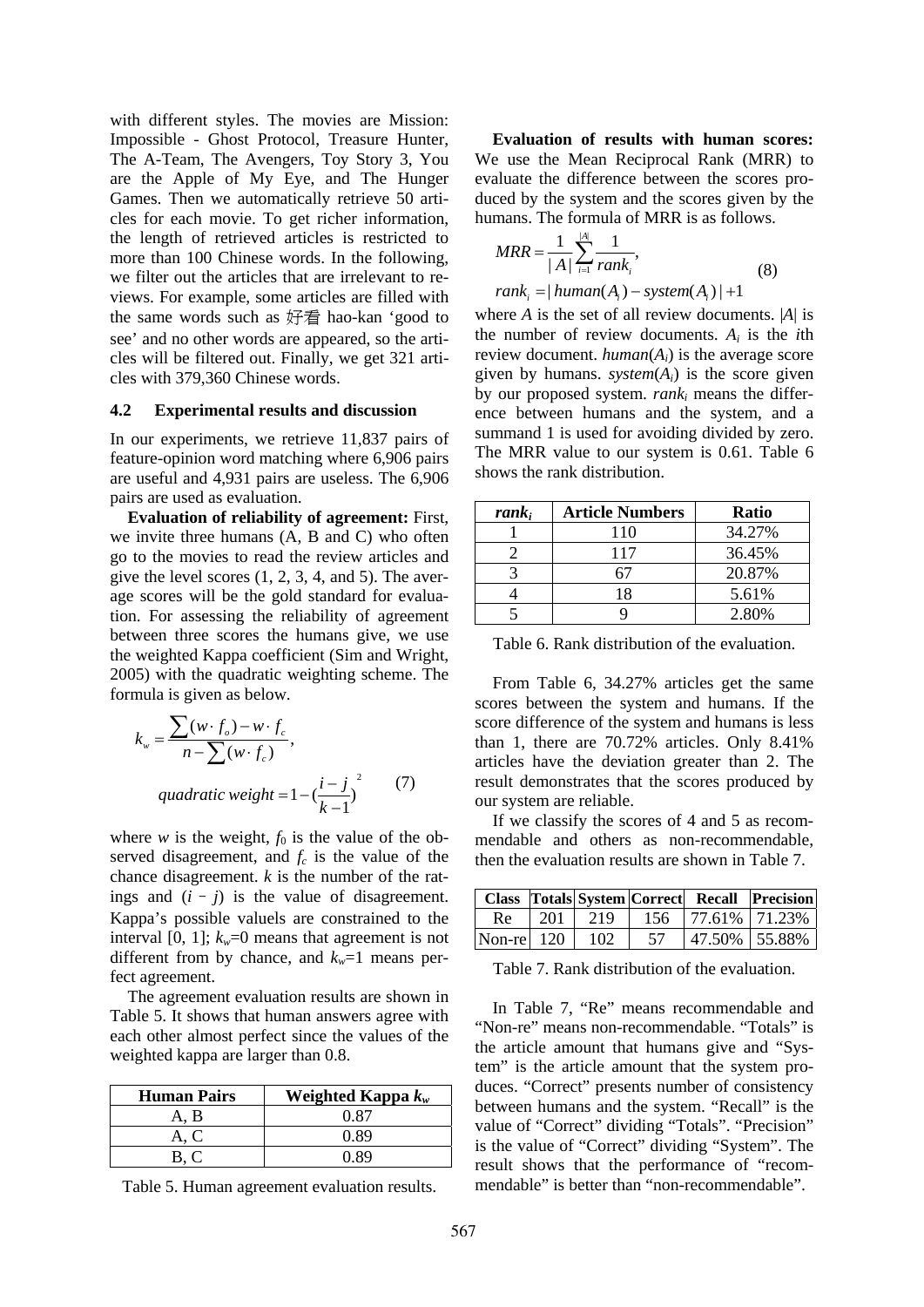To explore the difference between humans and the system more detailed, we observe that most of the scores generated by the system and humans are similar. Especially, there is no difference for the movie "Mission: Impossible". The largest difference exists in the movie "Treasure Hunter". It is because the reviews have some sentences damn the movie with faint praise, i.e., with negative sentiment but seems positive to the system. Let us see the following sentence.

很意外的發現這是一部中等以上的優良惡 搞片 hen-yi-wai-de-fa-xian-zhe-shi-yi-bu-zhongdeng-yi-shang-de-you-liang-e-gao-pian 'Unexpectedly we find that it is a good spoof movie with an average level or better.' (4)

For Sentence (4), the system produces a feature-opinion pair of "movie–good" and marks it positive. But in effect, the opinion should be negative. It is the main reason why the performance of non-recommendation is worse.

In addition, the system can retrieve opinion words that reviewers often use for different categories. Table 8 lists some opinion words that are frequently used for the movie "Mission: Impossible - Ghost Protocol". These extracted opinion words are reasonable for commenting about a Hollywood action movie.

| Category       | <b>Opinion Words</b>      |  |  |
|----------------|---------------------------|--|--|
|                | 緊湊 jin-cou 'compact'      |  |  |
|                | 刺激 ci-ji 'exciting'       |  |  |
| Story          | 幽默 you-mo 'humorous'      |  |  |
|                | 驚人 jing-ren 'amazing'     |  |  |
|                | 好 hao 'good'              |  |  |
|                | 強 qiang 'strong'          |  |  |
| People         | 帥氣 shuai-qi 'smart'       |  |  |
|                | 鮮明 xian-ming 'bright'     |  |  |
|                | 經典 jing-dian 'classic'    |  |  |
| Special effect | 精彩 jing-cai 'splendid'    |  |  |
| and others     | 罕見 han-jian 'rarely seen' |  |  |
|                | 豐富 feng-fu 'rich'         |  |  |

Table 8. Some frequently used opinion words.

**Evaluation of results with IMDb scores:** Except for the scores produced by humans, we also compare the results with the scores in the IMDb website. IMDb is a popular movie database and its registered members can give scores for movies. This aspect of evaluation will tell us the consistence between Taiwanese and members in the IMDb website. Because the scores pro-

|  |  | posed by IMDb are ranged from 1 to 10, we di- |  |  |
|--|--|-----------------------------------------------|--|--|
|  |  | vide them by 2 to mapping into our 5-graded   |  |  |
|  |  | scores. The result is shown in Table 9.       |  |  |

| <b>Movies</b>                           | <b>System</b> | <b>IMDb</b> |
|-----------------------------------------|---------------|-------------|
| Mission: Impossible - Ghost<br>Protocol | 4.1           | 3.7         |
| <b>Treasure Hunter</b>                  | 3.5           | 2.0         |
| The A-Team                              | 4.0           | 3.5         |
| The Avengers                            | 4.1           | 4.3         |
| Toy Story 3                             | 4.2           | 4.3         |
| You are the Apple of My Eye             | 3.9           | 3.8         |
| The Hunger Games                        | 2.9           | 3.8         |

Table 9. Comparison to the system and IMDb.

Although the reviewers from IMDb are different from ones from our movie discussion board, the comparison also demonstrates that the recommendable trend is consistent.

## **5 Conclusion**

In this paper, we propose a sentiment classification system based on parsing models. We present a matching algorithm for feature-opinion words, and make effective analysis for reviews with plenty of words.

The experimental results show 70.72% precision rate under the difference less than 1. If the scores are mapped to two levels (recommendable, non-recommendable), the precision rates are 71.23% and 55.88%, respectively. We also compare the result with a popular movie website IMDb, and we discover most of the score trend is similar. It shows the results are exhilarating and indicates that our system can reach satisfied expectancy for movie recommendation.

In the future, we plan to adapt learning methods for matching feature words and opinion words. Besides, we want to explore word polarity according to opinion holders. It will help users understand sentiment orientation for each review more thoroughly.

## **Acknowledgments**

Research of this paper was partially supported by National Science Council, Taiwan, under the contract NSC 102-2221-E-003-027.

## **References**

Akshat Bakliwal, Piyush Arora, Ankit Patil and Vasudeva Varma. 2011. Towards Enhanced Opinion Classification Using NLP Techniques. *Proceedings of the Workshop on Sentiment Analysis where AI Meets Psychology*, *IJCNLP 2011*, 101– 107, Chiang Mai, Thailand, November 13, 2011.